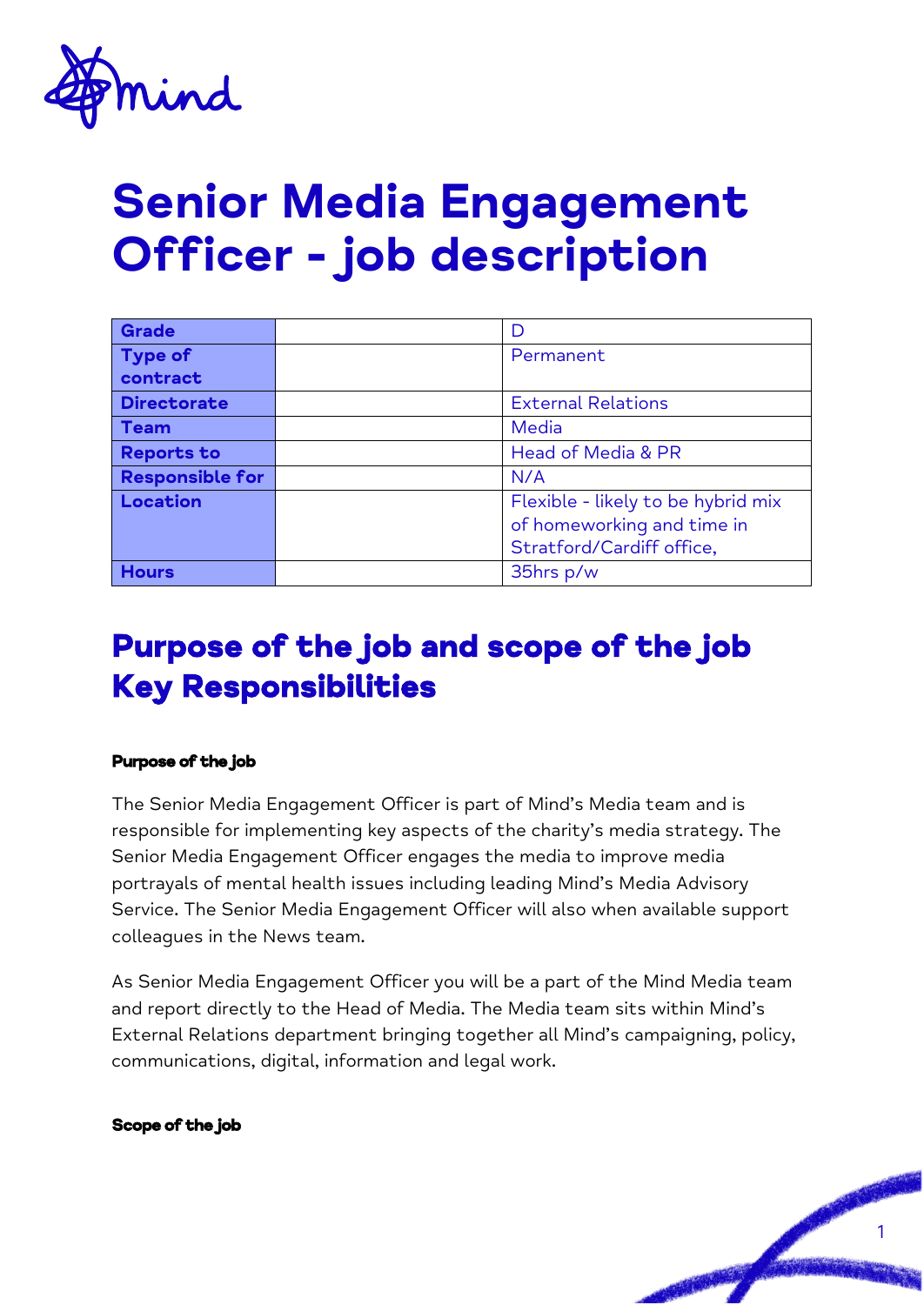

As the operational lead of the Media Advisory Service, you will advise soaps, dramas and documentaries on how to portray mental health issues accurately and sensitively, and develop relationships with the media and case studies with the aim of proactively influencing those portrayals. You will also develop opportunities to promote Mind's media advisory service. You will play a crucial role in planning and managing further media engagement and events.

You will also support Mind's busy reactive news team handling enquiries from journalists and responding to breaking news, from writing comments to preparing spokespeople for interview. This may involve some out of hours work including providing an effective on-call service. There will be occasional travel across England and Wales.

This role works with other teams across Mind, Mind Cymru, our network of local Minds and Mind shops as well as colleagues working on our Time to Change campaign.

Mind aims to ensure that the needs and interests of mental health service users, women and black and minority ethnic communities, disabled people and lesbians, gay men, bisexuals, transgender and those experiencing the challenges of poverty and children and young people as well as those of all ages are reflected in all its activities. You will be expected to contribute to this aim.

#### Key responsibilities

- 1. As the lead for the Media Advisory Service, providing expert advice to researchers and producers at soaps, dramas and documentaries on how to portray mental health issues positively and accurately. Alongside offering script advice this will also include the drafting of media guidelines for better depiction of mental health and updating and building upon them in the future.
- 2. Working with the Head of Media and PR you will lead and implement media strategies to promote the work of the Media Advisory Service.
- 3. Writing press releases, blogs and corporate content about the Mind Media Advisory Service as required.
- 4. Developing and maintaining the Media Advisory Service section of the Mind website.

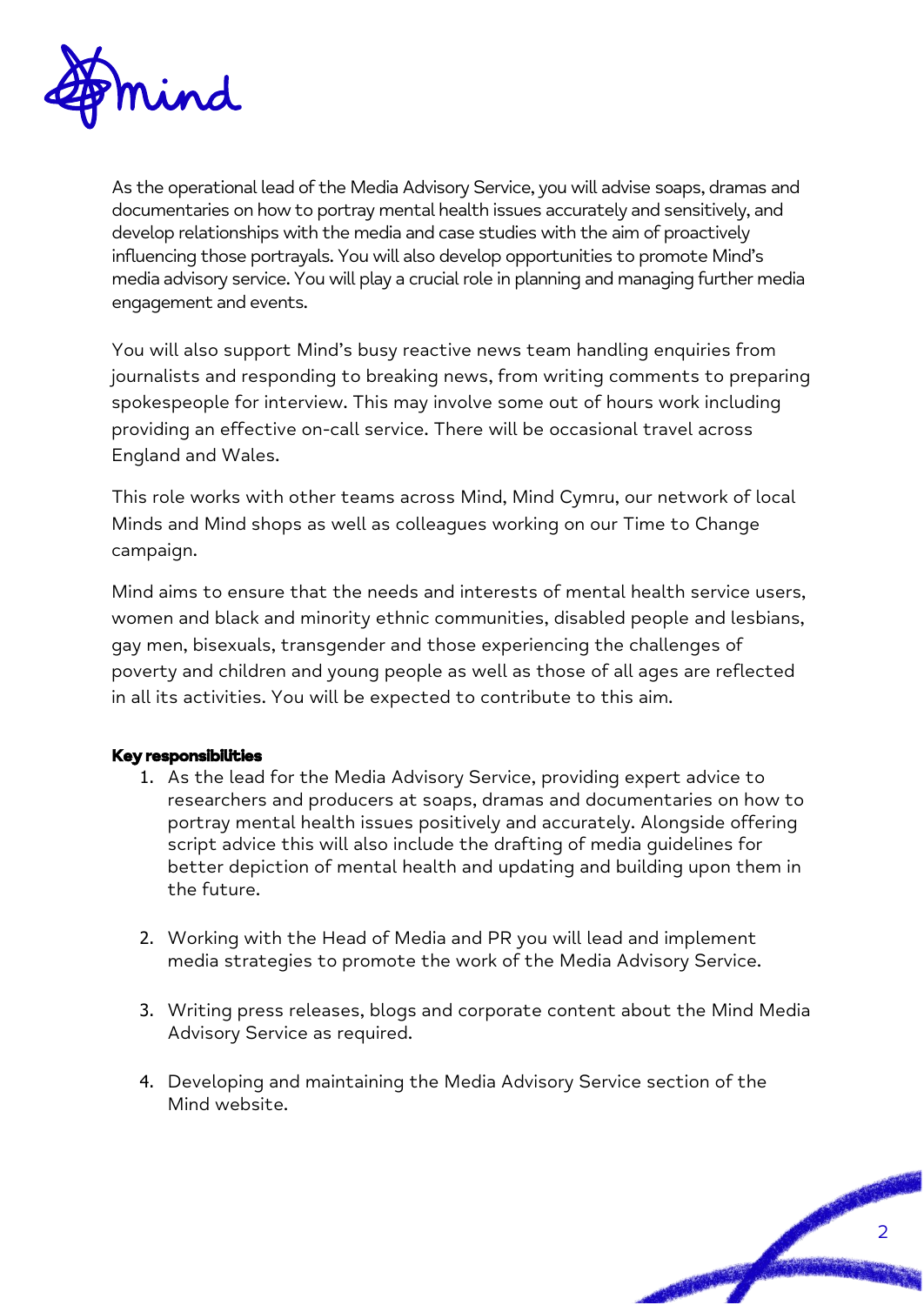

- 5. Sourcing, developing and managing relationships with case studies who can take part in Media Advisory workshops and undertake PR opportunities related to storylines Mind has advised on.
- 6. Organising media interviews as required with Mind's Chief Executive, Directors, and other Mind spokespeople and service users, providing them with full pre-interview briefings.
- 7. Coordinating and delivering media advice workshops and supporting the planning and deliver of larger scale media engagement under the Mind Advisory Service umbrella as required.
- 8. Building relationships with selected mental health and media industry stakeholders, broadcast researchers and producers, and journalists related to promoting the Media Advisory Service and positive portrayals of mental health in the media.
- 9. Contributing to the development of the Media Engagement strategy, including undertaking desk-based research into potential media partnership opportunities and contacts.
- 10. Supporting the Head of Media operationally in challenging stigma in the media. This includes for example drafting private letters, statements, social media posts.
- 11. Undertaking administrative tasks related to the smooth running of the Media Advisory Service, such as raising POs and booking transport.
- 12. Support the reactive news desk, responding to enquiries and support the media team with other work as necessary.

## **Expectations**

All members of staff at Mind are expected to embody our mission, values and competencies. This includes an expectation that they will:

- 1. To attend and contribute to meetings, training, and other events as required.
- 2. To attend and contribute to the supervision and appraisal process.
- 3. To ensure that all responsibilities and activities within this post are in accordance with the terms and spirit of Mind's policies.
- 4. To occasionally travel to meetings in England and Wales, which may require the need to work unsociable hours e.g. attending evening or weekend meetings or for overnight stay.

3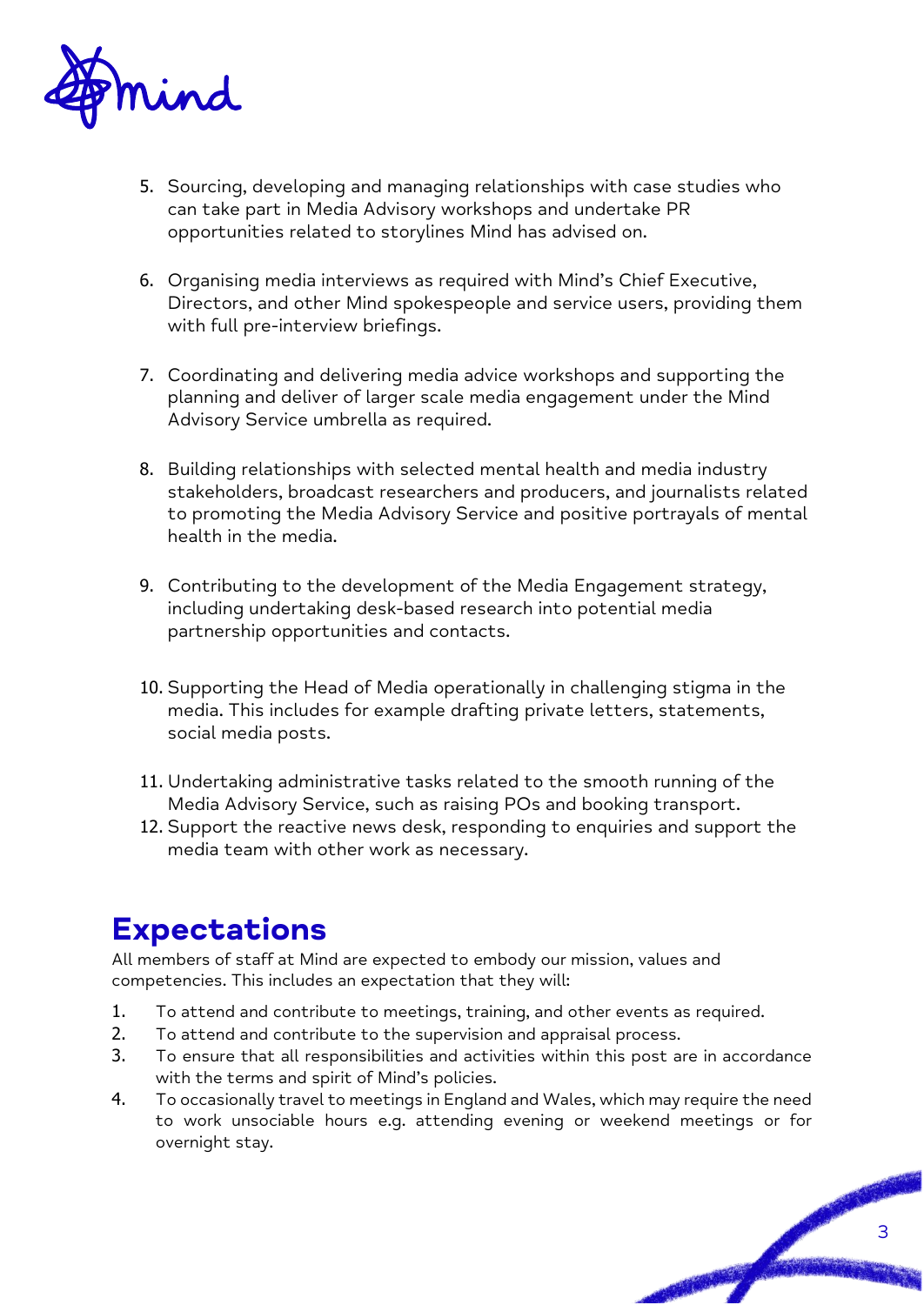

- 5. To adhere to relevant legal and statutory requirements including the Data Protection Act and the Health and Safety at Work Act.
- 6. To use Mind's resources responsibly.
- 7. To contribute to making Mind a Greener workplace.
- 8. The nature of the post will require flexibility in undertaking the role.

# **Person specification**

# **Essential criteria**

### **Experience:**

- 1. Experience of media relations in a press office or in a commercial PR setting responding to media enquiries and promoting stories to the media.
- 2. Experience of working as part of a team to organise events, including leading logistics and project managing specific elements.
- 3. Experience of writing for a range of audiences, including writing press releases, preparing briefings, and writing corporate content such as blogs and promotional material.
- 4. Experience of working with cases studies, including building relationships, writing up stories, liaising with the media to place them and sourcing new case studies.
- 5. Experience of developing and maintaining relationships with a range of stakeholders, including journalists or drama/documentary makers, industry stakeholders and event attendees.
- 6. Experience of word processing packages and organising targeted press mailouts and marketing emails, using media database and digital marketing systems.

### **Skills:**